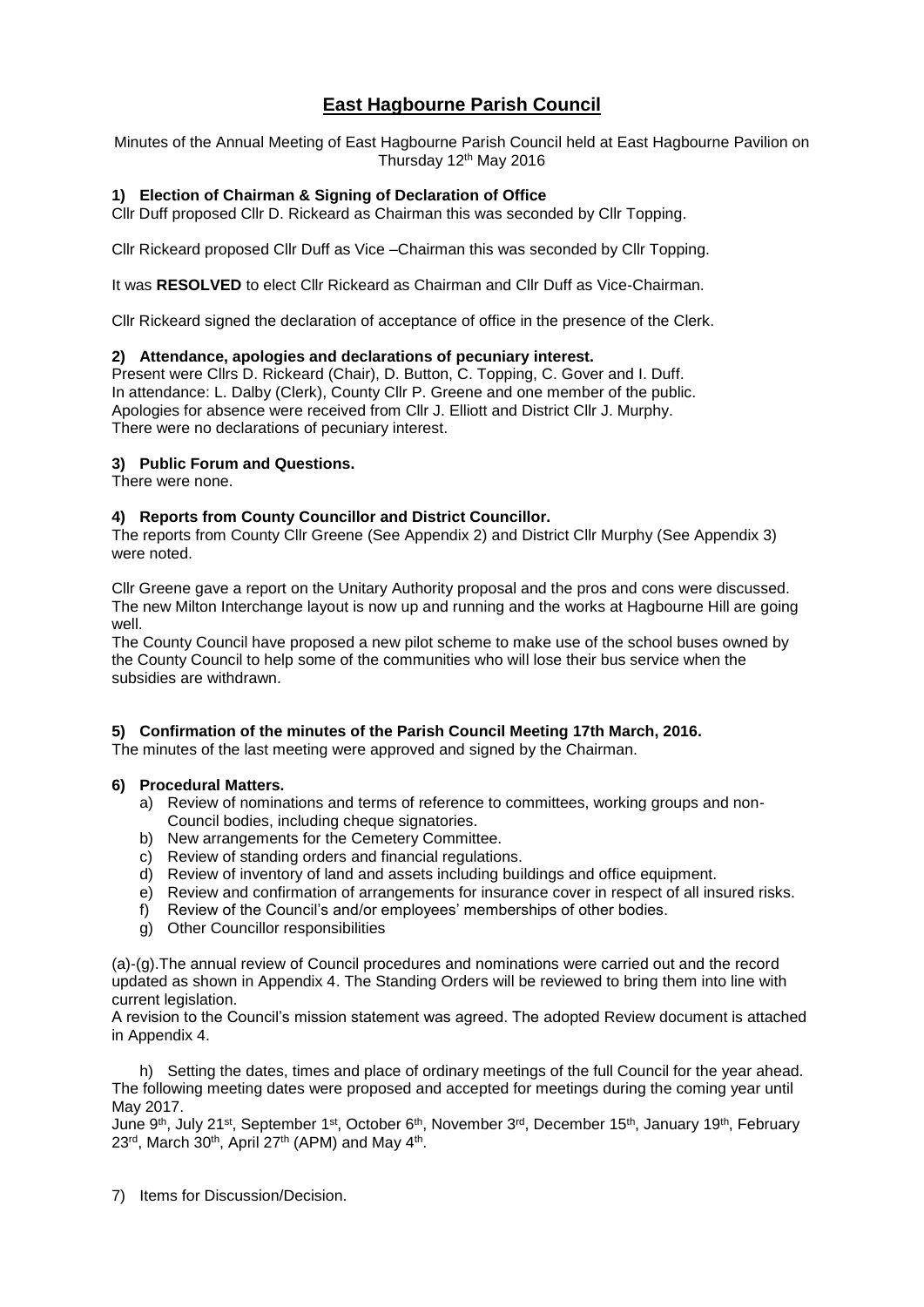a) Pavilion Car Park Plans and funding

The Pavilion Car Park report was discussed. It was agreed in principle to apply for a loan to carry out the work subject to full information including costings being available as it was considered important to complete the work as soon as possible in order for the Pavilion to be able to operate fully.

b) Neighbourhood Plan - approval of budget

The Neighbourhood Plan budget was reviewed and approved. It was noted that SODC have approved a grant of £5000 but it has not yet been received. The Plan is also eligible for a grant of £9000 from Locality. It was resolved to accept the quotation from CFO for £12392 subject to all Councillors having seen the detailed quotation.

c) New Road Development Application

The Clerk will distribute '10 Good Reason' why the application should be refused to the SODC planning committee ahead of their meeting. Comments on the latest amendments to the planning application have been submitted. Cllr Topping will speak at the Planning Committee on behalf of the Parish Council. The Planning Officer has recommended approval.

- d) Planning Application P16/S0808/O Outline Planning Application for the erection of a detached dwelling for continuation of family farming of surrounding and nearby land. 96 New Road East Hagbourne OX11 9JZ The comments of the Planning Officer were discussed and it was agreed that the council would modify its position to remove its objection while reiterating our objection in principle to building outside the envelope of the village, noting that the application was premature to the Neighbourhood Plan and that the building should be single storey and built with materials sympathetic to its surroundings
- e) EHSRC Report (Appendix 5) & funding request The Report was discussed and it was agreed to donate £1500 in two equal instalments.
- f) Recreation Ground Grass Cutting The Clerk and Chairman will meet with BGG to discuss the grass cutting contract.
- g) Bus Subsidy Withdrawal The Bus Report was noted.
- h) Queen's Birthday Celebrations It was agreed to apply to SODC for funds for the two Street Parties being held in the Parish for the Queen's Birthday.
- 8) Items for Report
	- a) Parish Website

The web committee is waiting for quotes to migrate the site to a new platform.

- b) Cemetery Committee Status The new procedures are to be agreed at the Cemetery Committee meeting in July. A review of fees is taking place.
- c) Allotment Report All of the plots have been let and all bar one rent paid. The committee have met and works will be carried out on the communal areas.
- d) Didcot Garden Town meeting A report of the meeting has been circulated and noted.
- 9) Correspondence.

A resident has requested permission to cut back trees overhanging his garden from the recreation field. It was agreed to give permission for him to carry out the work.

- 10) Finance.
	- a) Expenditure and receipts since the last meeting and account balances. All of the paperwork is currently with the auditor. Details will be reported at the next meeting.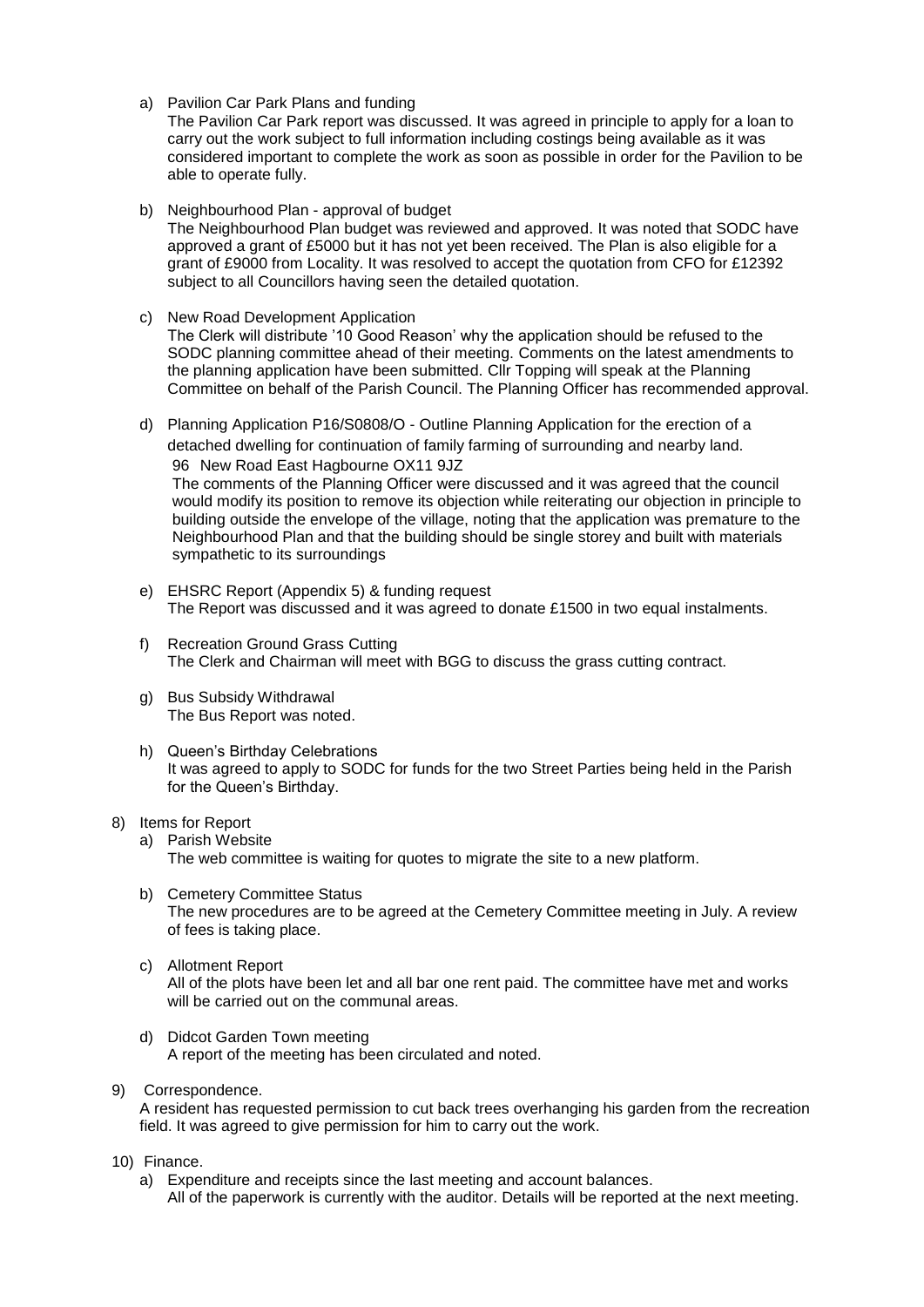- b) Appointment of Internal Auditor It was agreed to appoint Trish Ingham as Internal Auditor.
- 11) Items for report and inclusion on the June agenda.

There being no further business the meeting was declared closed at 10pm.

| <b>ACTION NO</b> | <b>WHAT</b>                     | <b>WHO</b> | <b>STATUS</b> |
|------------------|---------------------------------|------------|---------------|
| 2015-09-03       | Pavilion and Bakers Lane Signs  | LD         | Requested     |
| 2015-10-06       | New Dog Bins                    | LD         | Requested     |
| 2015-11-04       | <b>Reposition Defibrillator</b> | LD         | Letter sent   |
| 2015-11-05       | <b>Web Hosting Service</b>      | CG/DR      | See Item 9(a) |
| 2016-01-05       | Car Park Drainage               | <b>DR</b>  |               |
| 2016-03-01       | Car Park Funding Application    | <b>DR</b>  | See Item 8(a) |
| 2016-03-02       | <b>Grass Cutting Review</b>     | LD         |               |
| 2016-05-01       | <b>Review Standing Orders</b>   | LD         |               |

### **ATTACHMENT:** Appendix 1 Actions from previous meetings

Appendix 2

# **PROPOSALS FOR UNITARY COUNCIL**

As reported last month, without consulting the public or the County Council, on Thursday 25th February a surprise announcement was made by Oxfordshire's District Councils and Oxford City Council. It called for the abolition of the County Council and the establishment of four district quasi-unitary councils, to include parts of Gloucestershire and Northamptonshire. (A unitary council combines the functions of a county council and a district council into one body.) In addition, the announcement called for the creation of an unelected quango to be known as a 'Combined Authority' to take on difficult areas of responsibility currently with the County Council, such as social care and major road projects. So, this would mean four councils spread across three counties, plus an over-arching unelected quango.

The Districts are now in the process of commissioning management consultants to produce a report to evaluate their proposals. Initially their brief to consultants stated: "The District Councils' view is that a single county-wide unitary authority is not the right solution for Oxfordshire". It went on to say that any finding suggesting a single countywide unitary is best would not be approved.

The Oxfordshire County Council view was that a single county-wide unitary authority was an option that should be considered (along with the Districts' proposal and other options for two or three unitary councils), and had thus been forced to begin the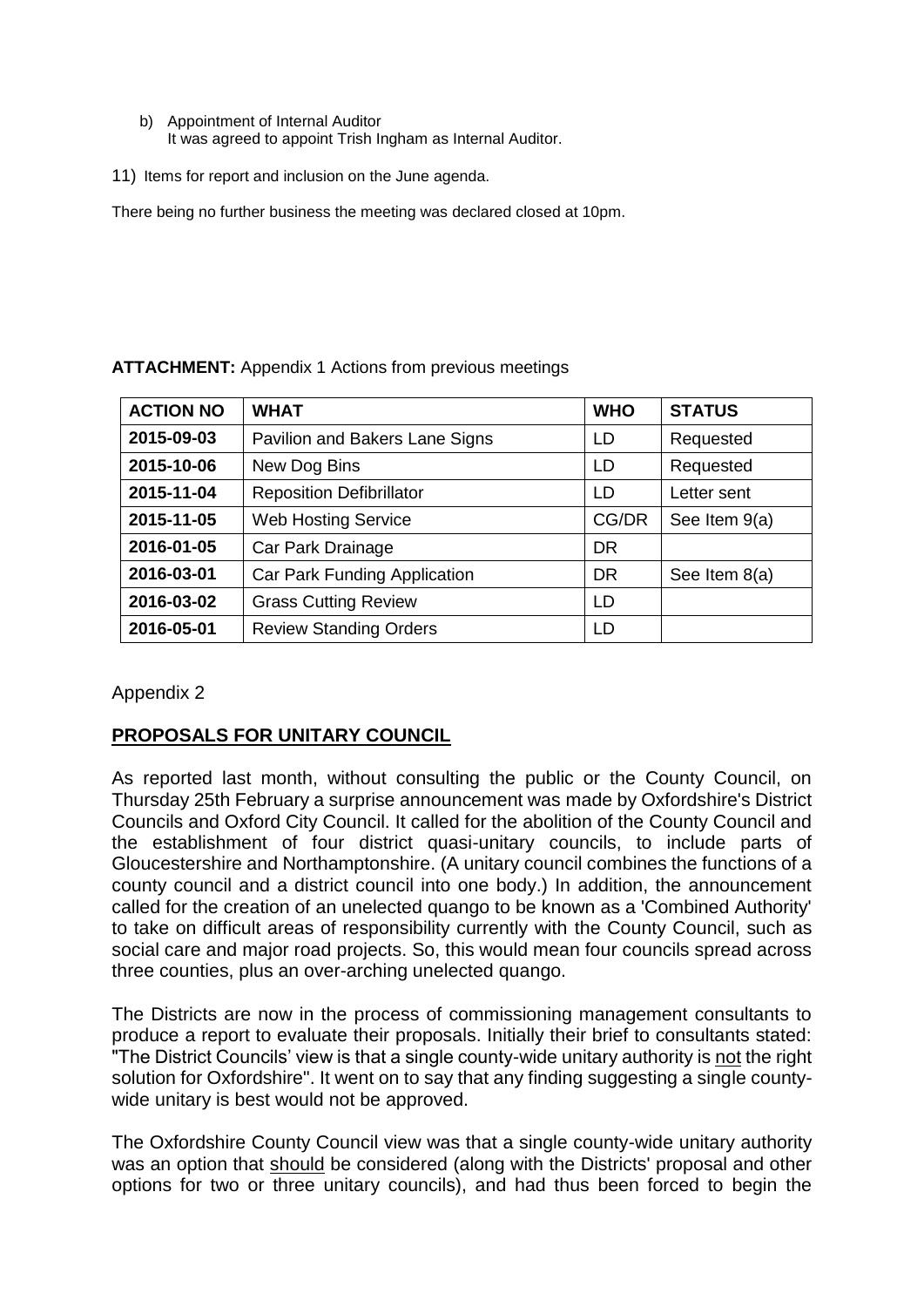process of commissioning a separate management consultant's report.

As a result of County and public pressure, District Council leaders have now agreed to commission a report covering all the options. It is hoped Council-Tax payers might not now have to fund two separate reports. However, the terms of reference of the Districts' revised brief to management consultants has not yet been agreed between County and Districts.

# **STREET LIGHTING**

OCC's current Street lighting contract with Scottish & Southern Electrical (SSE) was until March 2024, however, the contract contained a single break point at  $1<sup>st</sup>$  April 2016. In July 2015, SSE served notice on OCC that they intended to activate this break clause as the contract was not affordable to them for its full duration. Negotiations to achieve a compromise were unsuccessful. OCC therefore has to implement interim arrangements while a new maintenance contract is procured. The interim contract is expected to last 18 months. For the first 6 months there will be an emergency/makesafe service only. Beyond that period OCC will look to increase the level of service provided to more than just emergency/make-safety activity as appropriate.

The street lamp LED replacement project is a one-off capital programme of works funded through DfTs challenge funding. A separate procurement arrangement is being made for this project to ensure its continued delivery as planned.

It is appreciated that there will be concerns locally about the impact of this interim arrangement and reduced level of service, but in a time of significant financial pressures, the termination of the current street lighting contract provides an opportunity to procure a new and improved street lighting contract. The county council will also be able to take advantage of recent improvements in technology and general advancements within the sector.

# **DRAGON IGNITES BATTLE AGAINST POTHOLES**

A new weapon is being deployed in the battle against potholes on Oxfordshire's roads. The 'Dragon' – so called because of the fire breathing nozzle it uses to dry out potholes – is a mobile patching machine that has already fixed many hundreds of potholes and a multitude of other defects on the county's roads. Skanska, OCC's highways maintenance contractor, has added the Dragon to its arsenal against potholes and is using it to good effect across Oxfordshire, Cambridge and Peterborough. The machine repairs an average of 20 defects a day and has filled up to 44 potholes in one shift. So far it has fixed just short of 2,000 in Oxfordshire. The traditional method of pothole repair consists of a two-person gang and a lorry manually filling the potholes with hot tarmac. In the right circumstances, potholes filled using the Dragon can cost as little as £10 compared to £70 for traditional methods. It is also safer and provides a more environmentally sustainable solution. The potential savings that Dragon brings allows additional focus on repairing many of the defects that have yet to form into potholes. These repairs can be done at the same time due the multi-function repair capabilities of the Dragon. It can fill pot-holes, seal cracks and provide a thin overlay to minor surface damage. This preventative maintenance saves money in the long-term as the repairs are all undertaken at the same time.

## **RECYCLING CENTRES TO OPEN LATE ON THURSDAYS**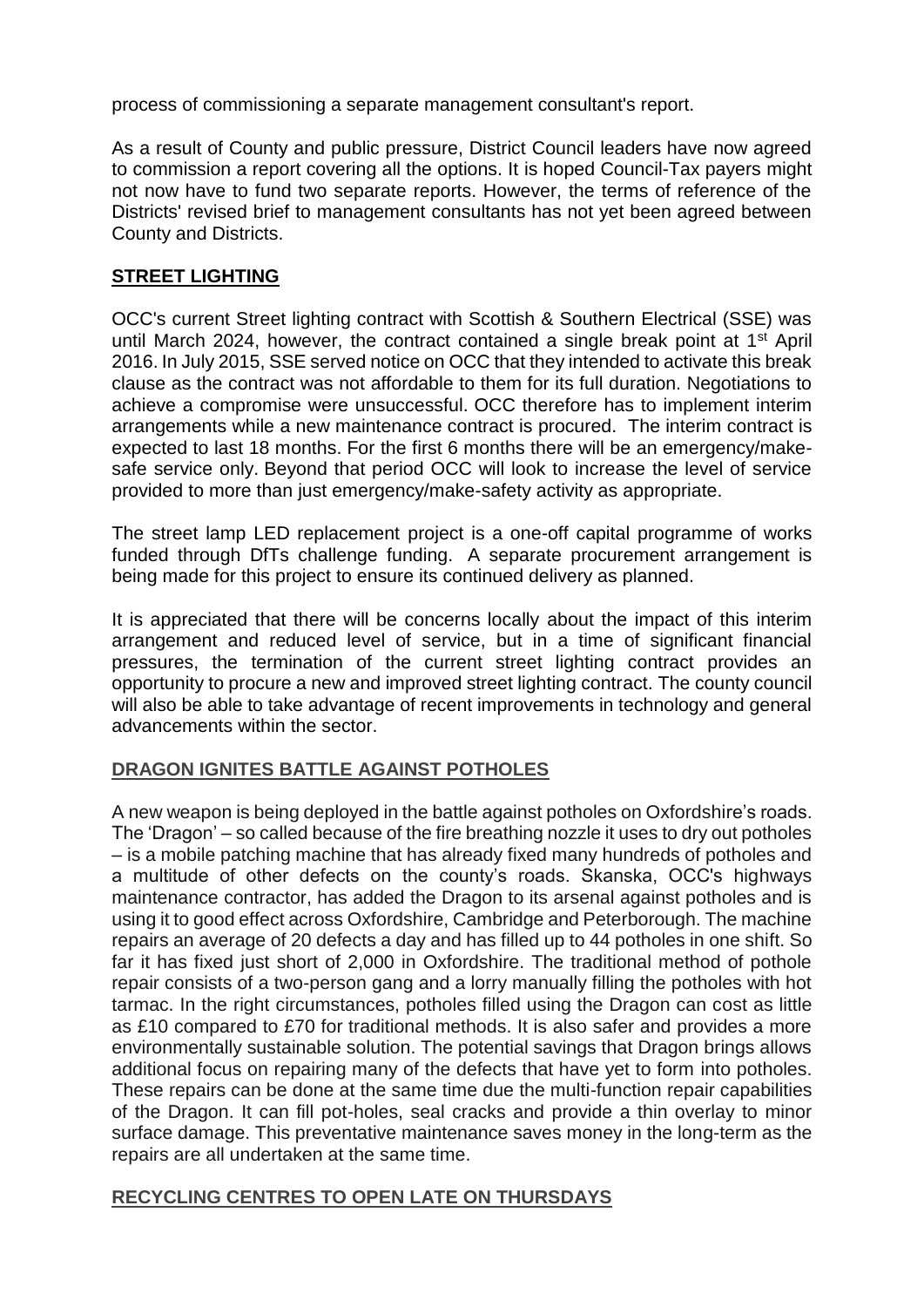Opening hours on Thursdays at OCC's Household Waste Recycling Centres will be extended from 7 April to 29 September. The sites will be open until 8pm on Thursdays in addition to the normal hours of 8am-5pm every day (including Sundays). The Household Waste Recycling Centres can accept a wide range of materials for recycling including garden waste, textiles and electrical items. Food waste should always be placed in the food caddies provided by the district council and collected as part of the kerbside collection scheme. More information about the sites, including layout and a full guide to what can be recycled can be found at https://www.oxfordshire.gov.uk

# **KEEPING HGVS MOVING WHILE REDUCING THE IMPACT ON COMMUNITIES**

A free online mapping tool has been launched to help freight and logistics companies plan their routes through the county. Oxfordshire Freight Gateway is linked to the National Freight Journey Planner and is designed to help logistics managers and drivers of large goods vehicles to select the most appropriate routes for their journeys in Oxfordshire. A suitable route is provided based on the vehicle's weight and dimensions and journey details. Details here: http://freightgateway.co.uk/oxfordshire/

### **OXFORD CITY CENTRE'S NEW TEMPORARY LIBRARY NOW OPEN**

The central library closed February 27 as part of ongoing redevelopment work. A new, smaller, temporary library has now opened in Oxford's Castle Quarter with facilities including books, audio books and DVD's for adults and children. Due to the size and facilities available at the site of the temporary library, Internet access, reference information, newspapers, journals and music services will not be available. However these services will still be provided at other libraries in the area. The library service's Reference Online service and eBooks and eAudio lending services will also be available. Redevelopment of the whole Westgate building is the reason for the relocation – with the central library set to reopen back in its original building in October 2017. The existing front of the current Central Library building will be replaced to become part of the new curving wall forming the south side of Bonn Square marking the entrance to the new Westgate Oxford.

## Appendix 3

Our new Council was formed following the elections in 2015, giving a very strong Conservative majority which has and will continue to help us deliver major positive initiatives. These have delivered more value for money and better services for the District.

**Cabinet** – we have had a full Schedule of Work ranging from Dealing with Homelessness, Refurbishment of facilities and equipment at our Leisure Centres and some of the District's Public Toilets, and Treasury Management and Investment Planning for the next few years. Cabinet has also worked hard with the other Councils involved in the development of the Corporate Services Project, extending the way we have worked with the Vale of the White Horse previously to deliver even greater efficiencies without degrading the services we offer.

**Committees** - As well as the full complement of committees, SODC is represented by members on a number of external boards. These include the Community Safety Partnership, the Local Enterprise Partnership, and The Chiltern Conservation Board. We are also represented on The River Thames Alliance, the Police And Crime Commissioners Panel and we are actively working on relaunching our commitment as a Council to the Armed Forces Covenant. A couple of the more unusual items to come before our Licencing Panels this year were an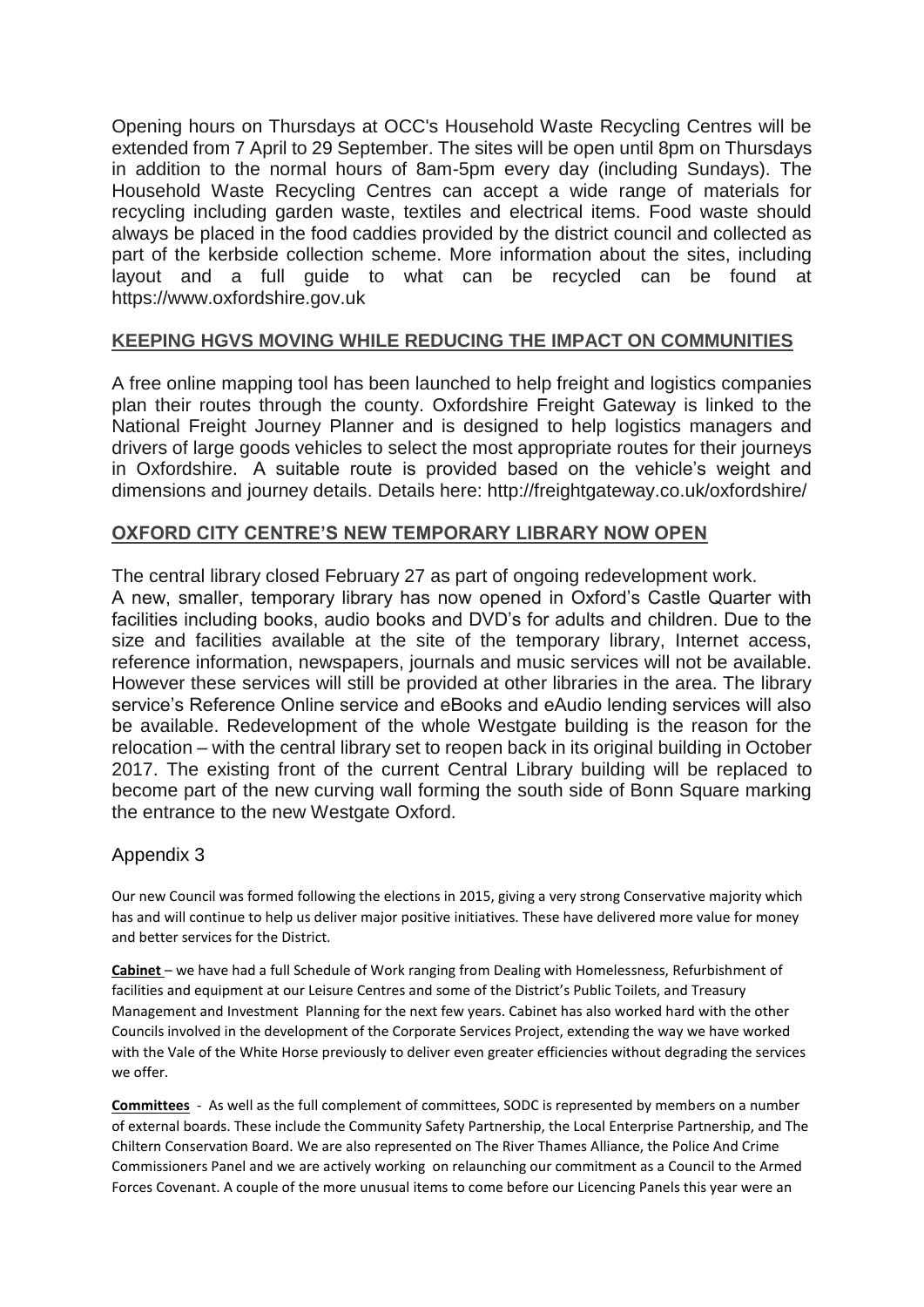all-electric taxi For Didcot (we believe a first For Oxfordshire) and Licencing and amateur film for public performance.

**Community Safety** - Even with the major cuts of the austerity years, we have worked with our Police & Crime Commissioner in introducing initiatives, seeing Thames Valley Police Force's performance improve from one of the least effective forces to the group right at the top of the League. We have also maintained our support for additional PCSOs in our District.

**Waste And Recycling** - For the second year SODC has been awarded top place in the Recycling League Table in the country. During the last year, the kerb-side collection of fabrics and small electrical items for recycling has been introduced. We are occasionally asked if waste really is recycled, and we can confirm that that is the case. Councillors have visited the BIFFA recycling Centre at Edmonton, the Agrivert Food and Garden Waste Facilities at Benson & the Anaerobic Digestion Facility at Cassington and also the Incinerator Facility at Yarnton, where the heat produced is used to generate electricity.

**Finances** - South Oxfordshire remains a financially sound council. Despite increasing financial restrictions we have been able to decrease, and for the coming year freeze, our part of the council tax. Our sound and prudent approach to money has still allowed us to maintain our Capital & Revenue Grants scheme. Maintaining our long term Financial Plan is vital, given the continuing reduction in Central Government Support, which we expect to see removed in the next three years.

**Development** – Didcot Garden Town – We have secured funding to help us develop Didcot for the 21st Century, granting Garden Town Status. This will provide additional funding and enable us to deliver the infrastructure to support the new businesses and housing needed. This also includes the development of the Didcot Gateway, which aims to make the centre of the town a more attractive place to live and work.

**Development** – Berinsfield – For a long time, this Community has been in need of support and improvement, and Council has agreed funding for the necessary work to develop a Plan to improve the community and social infrastructure. This is a major piece of work and will lead to significant investment in the future.

**Development** – Local Plan – Work has continued to develop the Local Plan, setting out how future housing is to be delivered. The District has it's own requirement identified through to 2031 which amounts to some 15,000 homes, but this is likely to be higher as we will probably have to accept some of those required by Oxford City Council, which has been unable to identify sufficient land to meet it's needs. The Council also continues with strong support for Neighbourhood Planning, with more plans in the various stages of completion.

**Development** – Communities – Council has approved the new Corporate Plan, which looks at new and innovative initiatives to improve many aspects of life in the District, including air quality, social housing and transport, to name just a few. We have also provided the means for Town and Parish Councils and Voluntary Organisations to improve many facilities by way of our Grants Schemes.

## Appendix 4 **East Hagbourne Annual Parish Council Meeting 12 May 2016 Review of Council Operations**

#### **Under Standing Orders (and as a legal responsibility) the Council is required to carry out the following reviews at each Annual PC Meeting.**

- (a) Review of nominations and terms of reference to committees, working groups and non Council bodies
- EHPC also includes cheque signatories and delegated authorities.
- (b) Review of standing orders and financial regulations and confirmation of Internal Auditor
- (c) Review of inventory of land and assets including buildings and office equipment.
- (d) Review and confirmation of arrangements for insurance cover in respect of all insured risks.
- (e) Review of the Council's and/or employees' memberships of other bodies.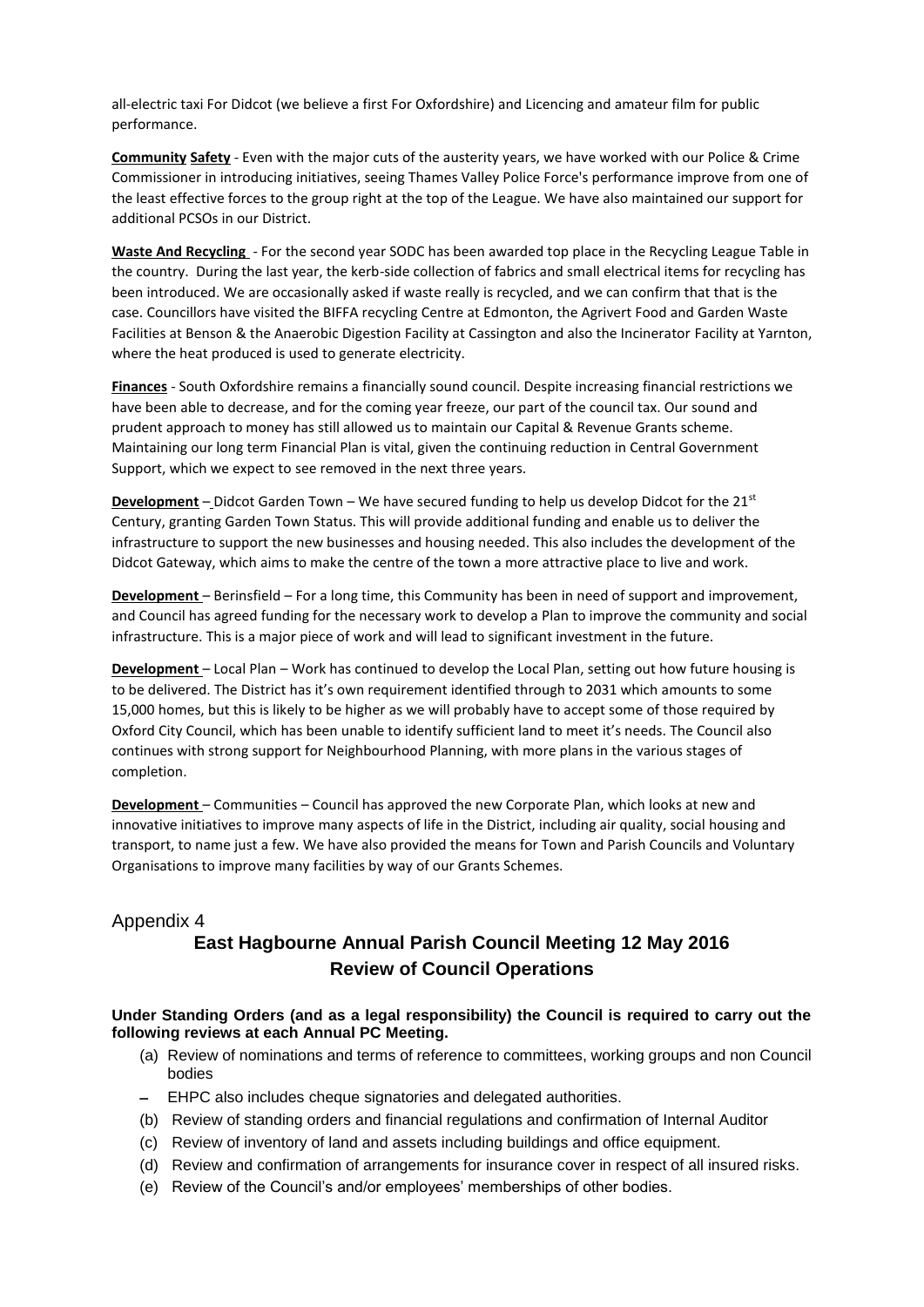(f) Setting the dates, times and place of ordinary meetings of the full Council for the year ahead.

Nominations to Committees, Working Groups and outside bodies remain in force until the next Annual Parish Council Meeting.

## **1. Committees**

#### **Employment Committee**

- o Members: Vice-Chair (Cllr Iain Duff, convenor) plus Cllr D Button, Cll C Topping
- $\circ$  TOR: to review the contractual arrangements with the Clerk for the coming year and make recommendations for any changes needed, taking account of NALC recommendations where appropriate.

#### **Cemetery Committee**

- $\circ$  The constitution of this body has been updated and it is now constituted as a full Committee of the Parish Council.
- o TOR: The Committee will consist of two Councillors from EHPC and one from WHPC. The Chair of the Committee will rotate between these three persons for each ensuing year. The Clerk of EHPC will act as administrator and have direct responsibility for the bookings and maintenance of the Cemetery. Up to two lay members from each Parish may also be recruited to the Committee but would have no vote.
- o Members: Cllrs Derek Button & TBD

# **2. Working and Affiliated Groups**

#### **Flood Group**

- o Coordinator: TBD.
- o Members: Local residents in Tadley and other areas who live close to the stream.
- $\circ$  TOR: To carry out routine inspections and minor maintenance of the stream channels from the end of Fieldside as far as FP16, in accordance with Environment Agency guidelines. To engage OCC and SODC as needed to support these activities. To keep records of meetings, discussions and activities

### **Planning Application Advisory Group**

- o Members: Cllr Iain Duff (convenor) and other councillors as needed.
- o TOR: To consider planning applications, where needed, and make recommendations to the Clerk on how the Council should respond, taking into account comments from other councillors, via email and/or the circulated paper documents.

#### **Neighbourhood Plan Steering Group (NPSG)**

- o Members: Cllr Crispin Topping (Chairman), Cllr Iain Duff, Cllr David Rickeard plus members of the public.
- $\circ$  TOR: To prepare a Draft Neighbourhood Plan and any revisions as a result of the on-going consultation process and steward this through the approval process. As a Working Group of the Parish Council, the NPSG is empowered to make recommendations to the Parish Council for actions and expenditure, but these must be approved by the full Council before being implemented. Full TOR are posted on the village web site.

#### **East Hagbourne Archive Group**

- o Chairman, Ms Allison Huckle. Parish Council Representatives: Cllrs Iain Duff, David Rickeard
- $\circ$  TOR: To care for and preserve the village's archives, to make the archive available for the benefit of the community and to extend the archive into the future. To keep records of meetings and discussions.

## **3. Review of Delegated Authorities**

#### **Response to Planning Applications:**

- O Clerk, in consultation with the Planning Application Advisory Group.
- **Financial arrangements:**
	- o See Financial Regulations
- **Didcot Development:**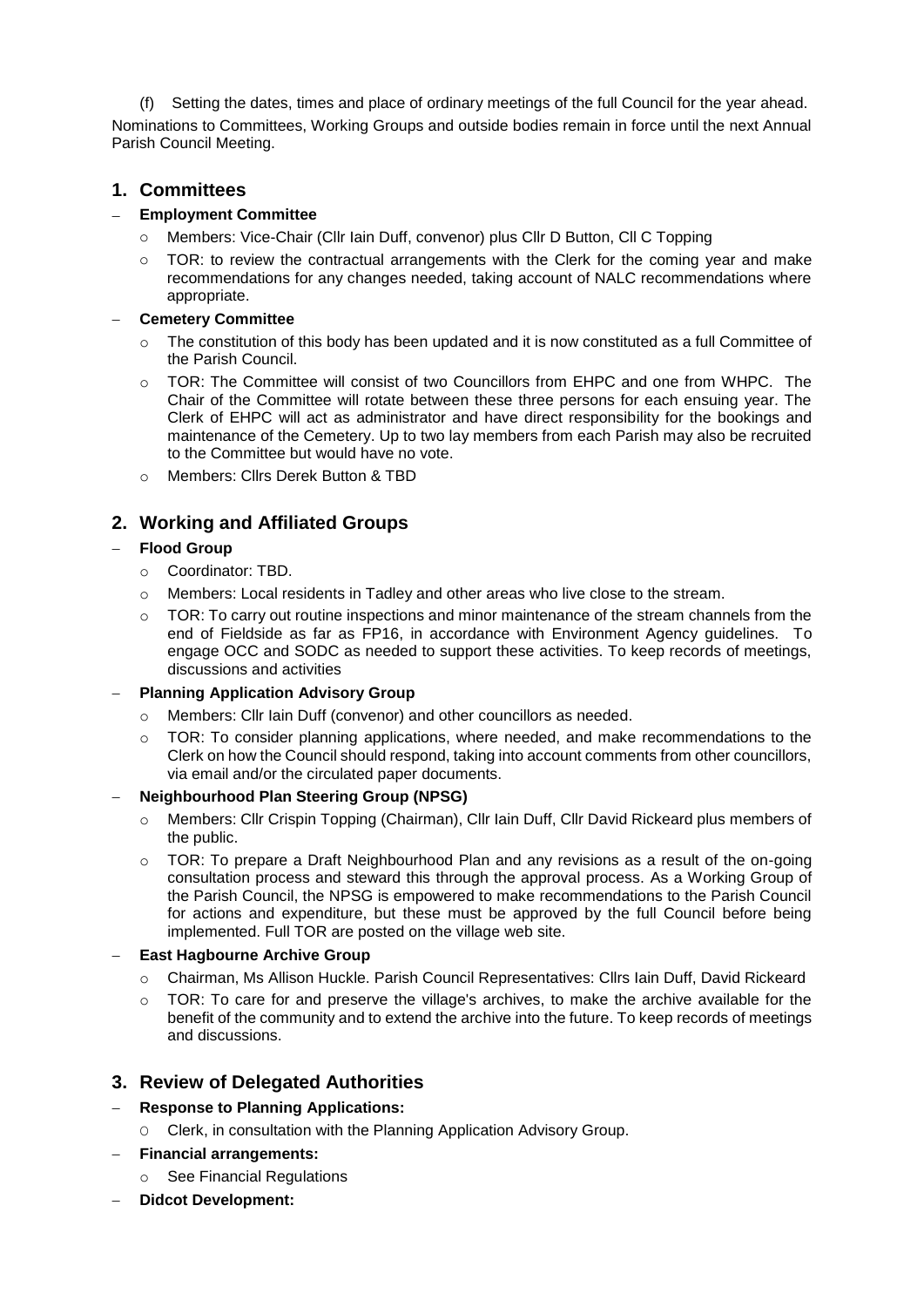$\circ$  Decisions on responses to SODC/OCC should normally be agreed in full Council. In the event of an urgent response being needed, submissions delegated to the Clerk in consultation with Cllr Iain Duff and input from other councillors as time allows.

# **4. Outside Bodies supporting EHPC**

#### **East Hagbourne Sport & Recreation Committee**

- o EHSRC is legally separate from the Parish Council and has been appointed by the Parish Council to carry out day-to-day management of the Pavilion and Recreation Ground.
- o TOR are as described in the EHSRC Constitution. EHSRC and EHPC work co-operatively to ensure that the facility is used for the general benefit of the communities of East Hagbourne and the surrounding district.
- o The Committee is made up of five officials, who may then co-opt additional members.
- o The constitution requires that the Parish Council representative be appointed at the Annual PC Meeting and that the other four officers (who are proposed by EHSRC and need not be Parish Councillors) be affirmed.
- o For the year 2016-17, the officers will be Mr Derek Button (Treasurer), Mr Trevor Davies, Mr Iain Duff (Parish Council representative), Mrs Jean Elliott and Mr David Rickeard (Chairman).

#### **Web site management**

- o Mr Chris Alberry will continue to oversee maintenance and posting of new material on the web site supported by Cllr Cordelia Gover.
- o A support group consisting of Cllrs Cordelia Gover and David Rickeard plus Mr Andy Barmer will support Mr Alberry in migrating the web site to a new plantform.

#### **Hagbourne Environment Group**

- o Hagbourne Environment Group, under the leadership of Mrs Cynthia Napper will improve and maintain the wild area of Butts Piece to make it attractive for wildlife and people.
- $\circ$  Working parties of local residents will be the primary activity. Where financial support is needed, this must be endorsed in full Council.

## **5. Nominations to Non-Council bodies**

#### **Parish Charities \***

- Cllr I Duff and Mrs J Y Rickeard are nominated to serve as Trustees of the Parish Charities
- **Village Hall \***
	- Cllr D Rickeard is nominated to serve as a Committee Member and Trustee of the Village Hall.
- **Allotments Management Committee**
	- Cllr D Button is appointed to the Allotments Committee, to maintain a liaison between that group and the Council, and to support the Clerk.

#### **Fleet Meadow Community Hall Association \***

 Cllr D Button is nominated to serve as a Committee Member and Trustee of the Fleet Meadow Community Hall.

\* NOTE: In accordance with the law governing charities, those nominated to serve as trustees do so in an individual capacity, and their duty is to further the best interests of that charity.

### **6. Cheque signatories**

o Councillors David Rickeard, Jean Elliott, Derek Button and Cordelia Gover.

### **7. Review and adoption of new standing orders and Financial Regulations etc**

- Standing Orders: adopted at meeting of 22 March 2012
- Financial Regulations: adopted at meeting of 22 March 2012
- The new Code of Conduct was adopted at a special meeting on 20th June 2012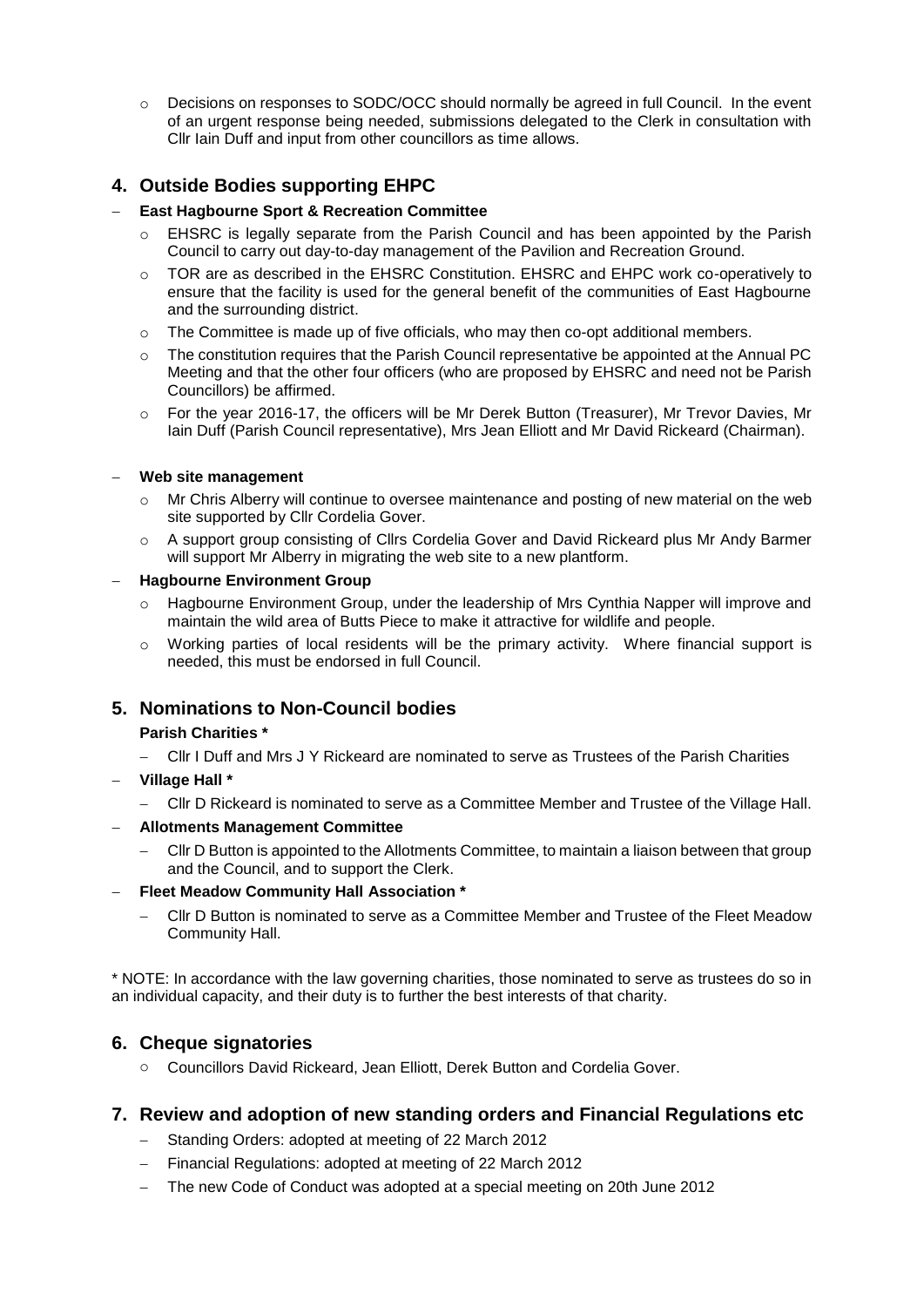- The Council's Public Information Guide was approved on 4th October 2012
- The Councils Health & Safety Policy was approved in October 2015
- The Councils Expenses Policy was approved in October 2015
- An update to the Council's Mission statement was approved at the meeting of 12th May 2016
- The Parish Council's risk assessment was adopted on 8th October 2015
- Internal Auditor:

## **8. Review of inventory of land and assets including buildings and office equipment**

- Great Mead recreation ground and new pavilion
- Hopfields
- Lease of Butts Piece
- Village Car Park
- Bus shelter
- (New) Cemetery (shared with W Hagbourne)
- Office equipment 4 Drawer Cabinet & Texet Laminator.
- Other equipment Measuring Wheel, Flood Fork.

## **9. Review and confirmation of arrangements for insurance cover in respect of all insured risks.**

- $\circ$  A review of the Council's insurance arrangements was carried out in 2012 and the range of cover found to be acceptable.
- o The insurance has been extended to cover the new Pavilion.
- o A review of the Schedule has been completed to ensure that it is correct and clear in the light of the recent Parish boundary change.

### **10.Review of the Council's and/or employees' memberships of other bodies.**

- o Oxfordshire Association of Local Councils (OALC)
- o National Association of Local Councils (NALC) to be deleted
- o Oxfordshire Playing Fields Association (OPFA)
- o Council for the Preservation of Rural England (CPRE)
- o Oxfordshire Rural Community Council (ORCC)
- o Public Sector Mapping Agreement
- o A contribution is made to the Clerk's membership of SLCC (Society of Local Council Clerks)

### **11.Setting the dates, times and place of ordinary meetings of the full Council for the year ahead.**

2016: June 9th, July 21th, September 1st, October 6th, November 3rd, December 15th 2017: 19th Jan, 23rd Feb, 30th March, 27th April (APM), 4th May (Annual PC Meeting)

### Appendix 5

The East Hagbourne Sport & Recreation Committee manage and run the Pavilion and Recreation Ground on behalf of the Parish Council who own the facilities.

Our Committee is approved each year by the Parish Council at its Annual Meeting: the members for 2015/16 were

Cllr David Rickeard (Chairman) Cllr Derek Button (Treasurer) Mr Trevor Davies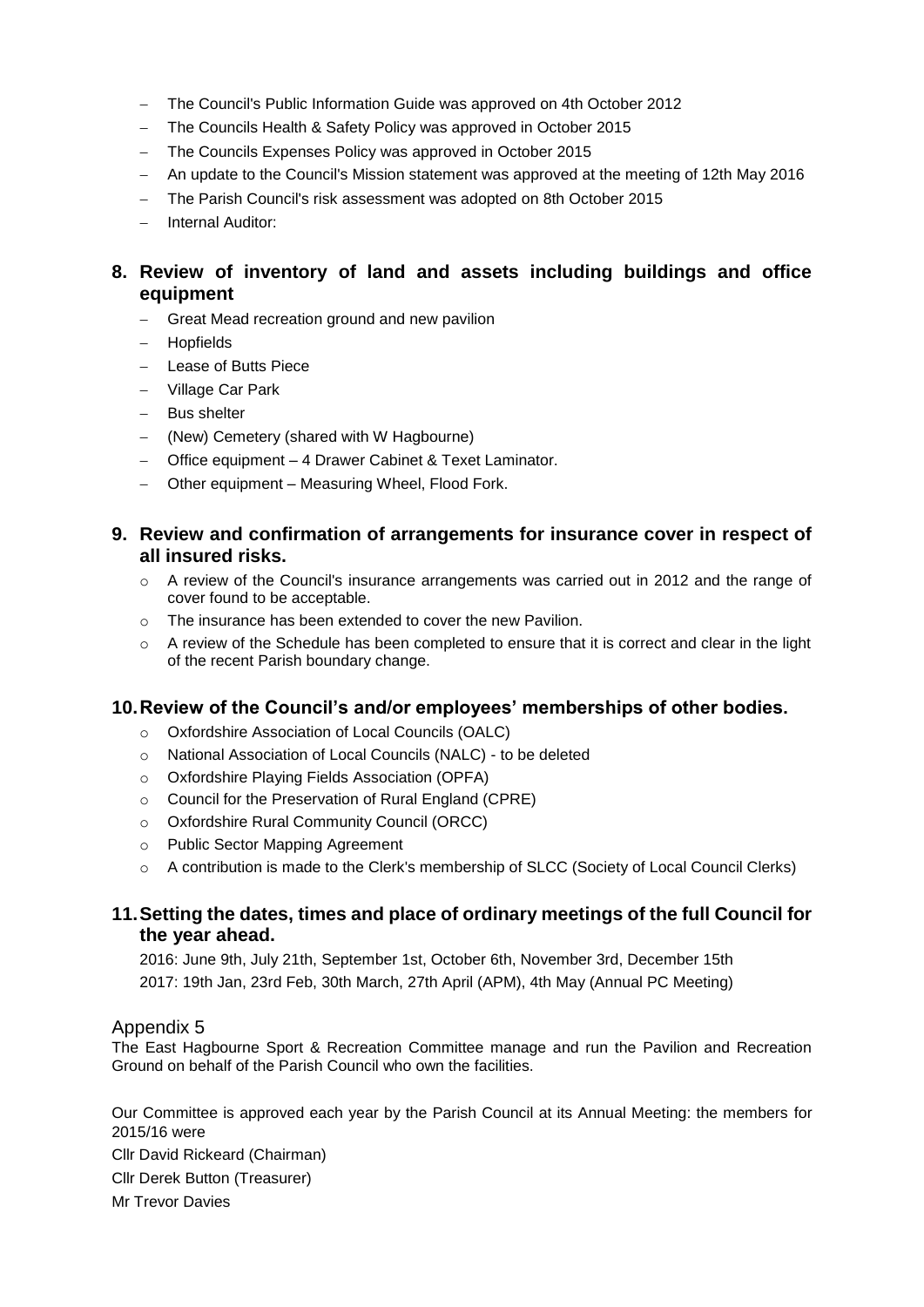Cllr Iain Duff Cllr Jean Elliott

We have not co-opted additional members over the past year.

#### *The Committee requests that these same people be appointed to serve for the coming year 2016/17*

#### **Successes**

As we complete our first full financial year of operation we can record some significant successes:

- The building itself has been completed to a high standard.
- To celebrate the final hand-over from the builders, we held a formal opening ceremony in January which was very well attended. We are grateful to our MP Mr Ed Vaizey for joining us and officially opening the building.
- The committee has effective operational procedures in place covering booking procedures, proper conduct of meetings and monthly safety and maintenance inspections. We also have a very conscientious and effective cleaner who keeps the building spick and span.
- We have some successful regular activities in place:
	- o Hagbourne United Football Club field two men's teams who play on Saturday afternoons as well as training during the week.
	- o The Community Choir has around 35 members and has recently given its first full public concert
	- o Pilates classes are held on Tuesdays catering for 16-18 people each week
	- Table Tennis evenings are held each Wednesday in the Community Room
- In addition, the Pavilion has been enjoyed by a number of children's parties and a few adult events and meetings. The playground is enjoyed by many children, especially during the warmer months, and we do manage a sometimes uneasy relationship with dog owners, most of whom are responsible, but are let down by the few.
- The site will also be the venue for the 2016 Village Fête.

### **Challenges**

- The ladies football team that we hoped would join us was lured away by free facilities elsewhere. As reported by Trevor Davies at the APM, .Hagbourne United football club hope to increase football use of the Pavilion. The club aims to be competitive but not to win at all costs. Players of all ages are encouraged and they hope to build a bigger club. The club has applied for funding to build junior teams and they hope to eventually run boys, girls and women's teams. If the application is successful the money will be used to train helpers.
- We would also like more regular bookings for the Community Room: Monday, Thursday and Friday evenings as well as weekends are currently vacant, and there are daytime slots available every day except Tuesday.
- The car park continues to cause us problems. The reinforced grass approach unfortunately seems inadequate for the conditions and traffic loadings and even after the temporary repairs is rather muddy and will need work over the coming summer.

#### **Finances**

As shown in Attachment 1, our running costs currently exceed revenue by a significant amount and we are grateful to the Parish Council for a grant to bolster our finances over the past year..

We are grateful also for support from Robin and Gillian Harries who provided the table tennis equipment and the Village fund for support with pitch line marking equipment.

The reason for our financial situation is simple - our usage is well below what we planned and as a consequence our revenue is down. This situation was envisaged at the start of the project, and with just a couple more regular bookings we will be in sight of balancing the books.

For 2015/16, East Hagbourne Parish Council provided a grant of £2500 to support operations. As shown in Attachment 1, we have managed to accumulate a balance of just over £1000 at the end of the